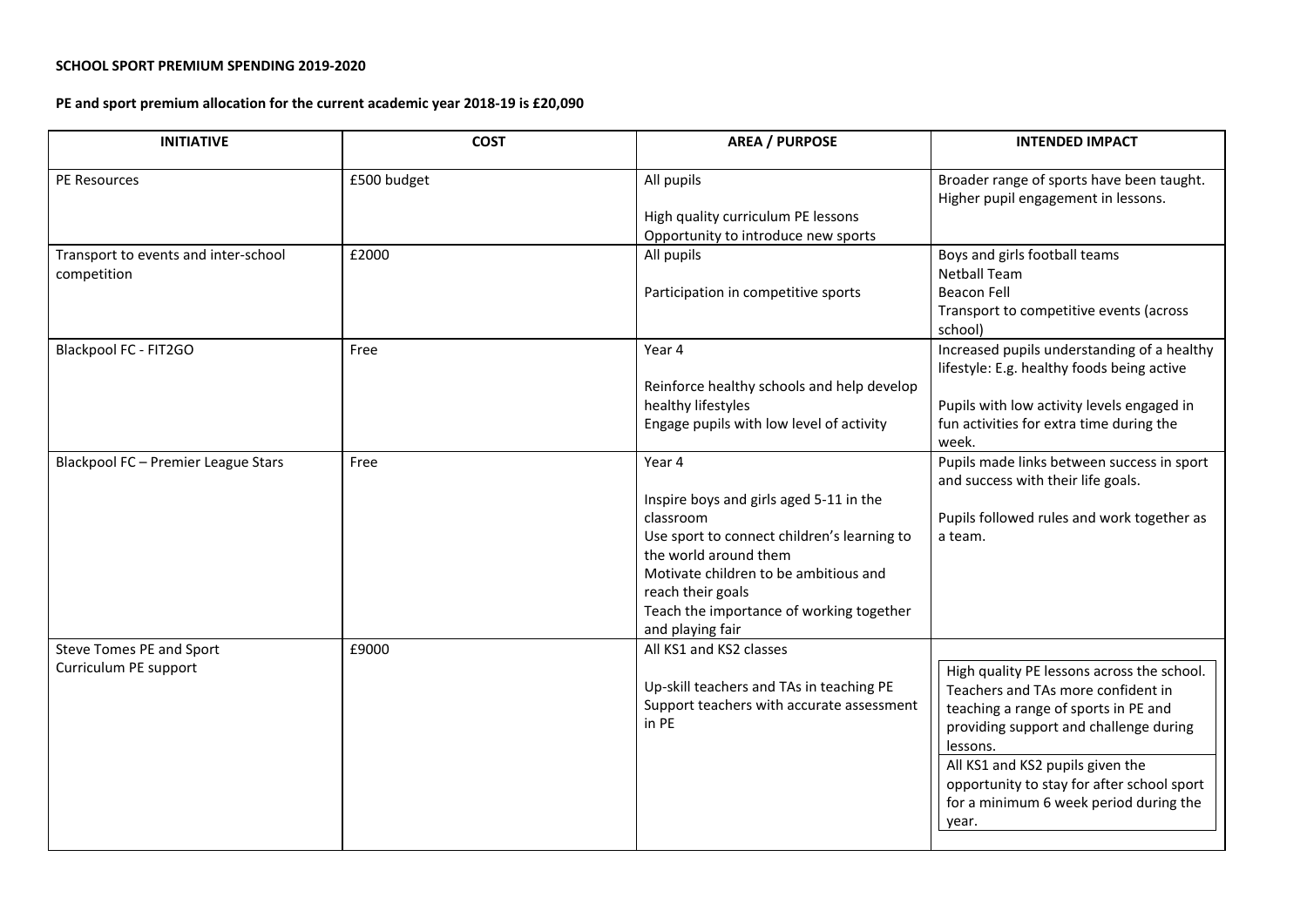|                                                                       |                   | Provide after-school clubs                                                                                                                                                                                                                                                                       |                                                                                                                                                                                                                                                 |
|-----------------------------------------------------------------------|-------------------|--------------------------------------------------------------------------------------------------------------------------------------------------------------------------------------------------------------------------------------------------------------------------------------------------|-------------------------------------------------------------------------------------------------------------------------------------------------------------------------------------------------------------------------------------------------|
| <b>Blackpool Children's Services</b><br><b>FA Soccer Skills</b>       | Free              | Year <sub>6</sub><br>Provide pupils with high quality football<br>coaching, delivered by an FA coach                                                                                                                                                                                             | Pupils developed tactics and skills, which<br>were used across a range of 'invasion<br>games'. Also, developed teamwork,<br>resilience and understanding of rules.                                                                              |
| <b>Blackpool Children's Services</b><br>Early Years Physical Activity | £1350             | All Reception classes<br>Enrichment of Physical Activity area of the<br>curriculum.<br>Up-skill teachers and TAs in teaching PE<br>Support teachers with accurate assessment<br>in PE                                                                                                            | Reception pupils engaged in sports<br>activities and developed a love of PE and<br>activity.<br>Teachers and TA's are more confident in<br>teaching a range of sports. They were able<br>to provide support and challenge during PE<br>lessons. |
| <b>Blackpool Children's Services</b><br>Sport4Champions               | Free              | Year 6<br>To help reduce the drop off rate in sport<br>and physical activity during the transition<br>stage from primary to secondary school<br>To engage children in activities and help<br>them develop positive habits<br>To increase participation levels in teenage<br>years and adulthood. | Pupils developed positive habits that help<br>them to continue to engage in sport and<br>physical activity in teenage years and<br>adulthood.<br>Pupils stayed active!                                                                          |
| <b>Blackpool Netball Club</b><br>After school High5 Netball club      | £325              | Year 5 and 6 pupils<br>Provide high quality coaching of High5<br>netball and experience of inter-school<br>competition.<br>Up-skill teachers in the coaching of High5<br>netball.                                                                                                                | Pupils learned how to play High5 Netball<br>Pupils took part in Blackpool schools<br>Netball league<br>Teachers confident in delivering High5<br>netball- club is continued next year.                                                          |
| <b>Outdoor Education North-West</b>                                   | £1300             | Year 4 and Year 5<br>Develop outdoor/adventurous activities<br>within the PE curriculum                                                                                                                                                                                                          | Pupils were given the opportunity and were<br>able to take part in outdoor activities. They<br>learned about other opportunities available<br>across Lancashire                                                                                 |
| Outdoor revolution activities                                         | Estimate at £5000 | Children throughout the school to take part<br>in outdoor and adventurous activities                                                                                                                                                                                                             | Pupils across the whole school participated<br>in outdoor and adventure activities to<br>further enhance their PE curriculum.                                                                                                                   |